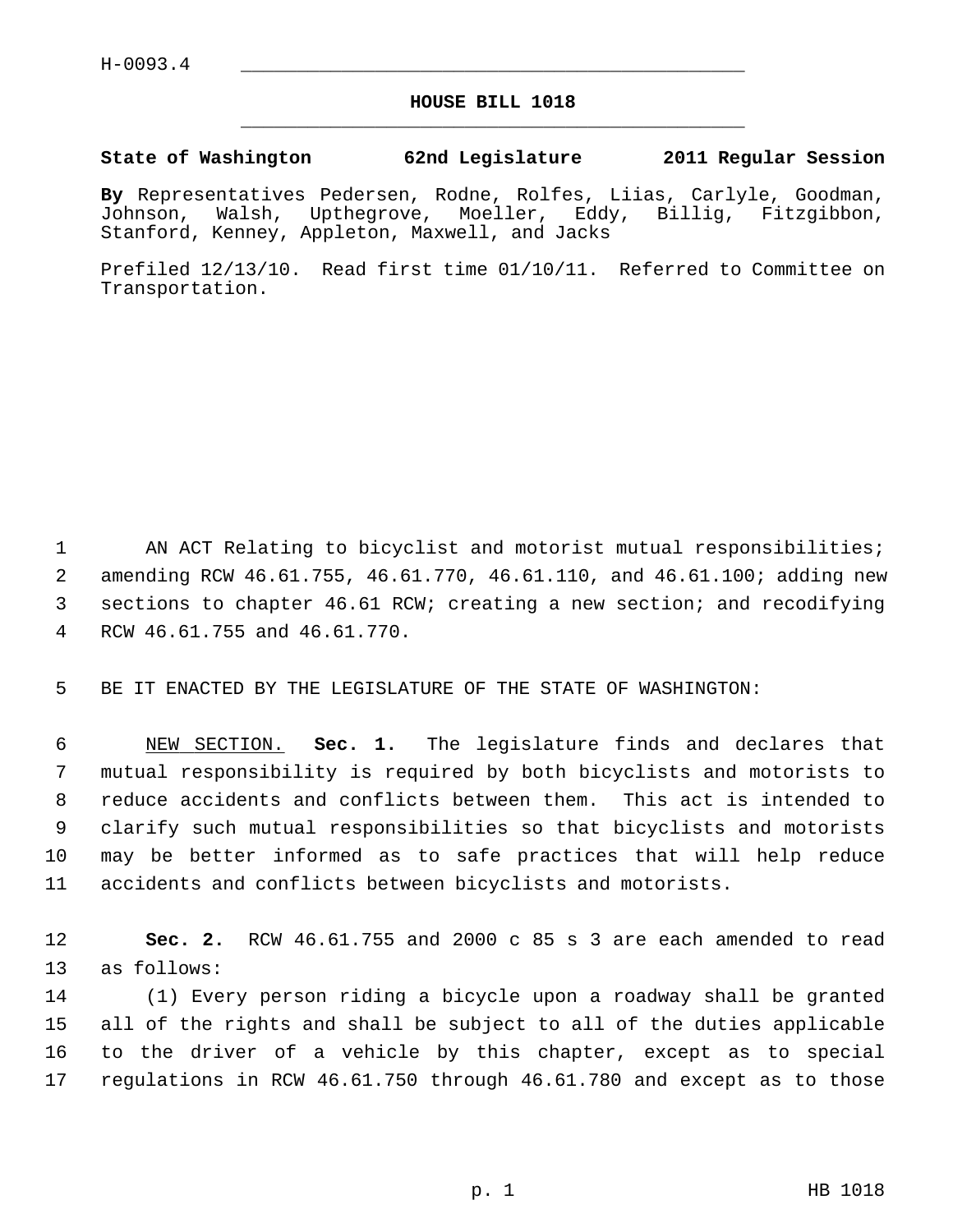1 provisions of this chapter which by their nature can have no 2 application.

3 (2) Every person riding a bicycle upon a sidewalk  $((\theta \cdot r))_+$  4 crosswalk, or multiuse trail must be granted all of the rights and is 5 subject to all of the duties applicable to a pedestrian by this 6 chapter. Every person riding a bicycle shall yield the right-of-way to 7 a pedestrian on a sidewalk, crosswalk, or multiuse trail or path; 8 however, the pedestrian is not relieved of the obligation to exercise 9 due care.

10 **Sec. 3.** RCW 46.61.770 and 1982 c 55 s 7 are each amended to read 11 as follows:

12 (1) Every person operating a bicycle upon a roadway at a rate of 13 speed less than the legal and normal flow of traffic at the particular 14 time and place shall, when traffic is present, ride as near to the 15 right side of the right through lane as is judged reasonably safe by 16 the bicyclist except as may be appropriate while preparing to make or 17 ((while)) making turning movements, ((or while)) transiting a 18 roundabout, overtaking and passing another bicycle or vehicle 19 proceeding in the same direction, or riding two or more bicycles 20 abreast.

 (2) Subject to the exception in subsection (1) of this section, a person operating a bicycle upon a roadway at speeds less than the legal and normal flow of traffic shall, when traffic is present, make use of a paved shoulder of the roadway or any specially designated bicycle lane, if such a lane exists, and such use is reasonably judged safe by the bicyclist.

27 (3) Subject to the exception in subsection (1) of this section, a 28 person operating a bicycle upon a roadway or highway ((other than)), 29 excluding a limited-access highway, ((which roadway or highway)) that 30 carries traffic in one direction only and has two or more marked 31 traffic lanes( $(\tau)$ ) may ride in the left through lane, and when so 32 doing, shall ride as near to the left side of the left through lane and 33 as the bicyclist reasonably judges is safe.

34 ((A person operating a bicycle upon a roadway may use the shoulder 35 of the roadway or any specially designated bicycle lane if such 36 exists.)) (4) When a bicyclist is being overtaken on the left and the 37 lane, including any attached shoulder or bicycle lane, is wide enough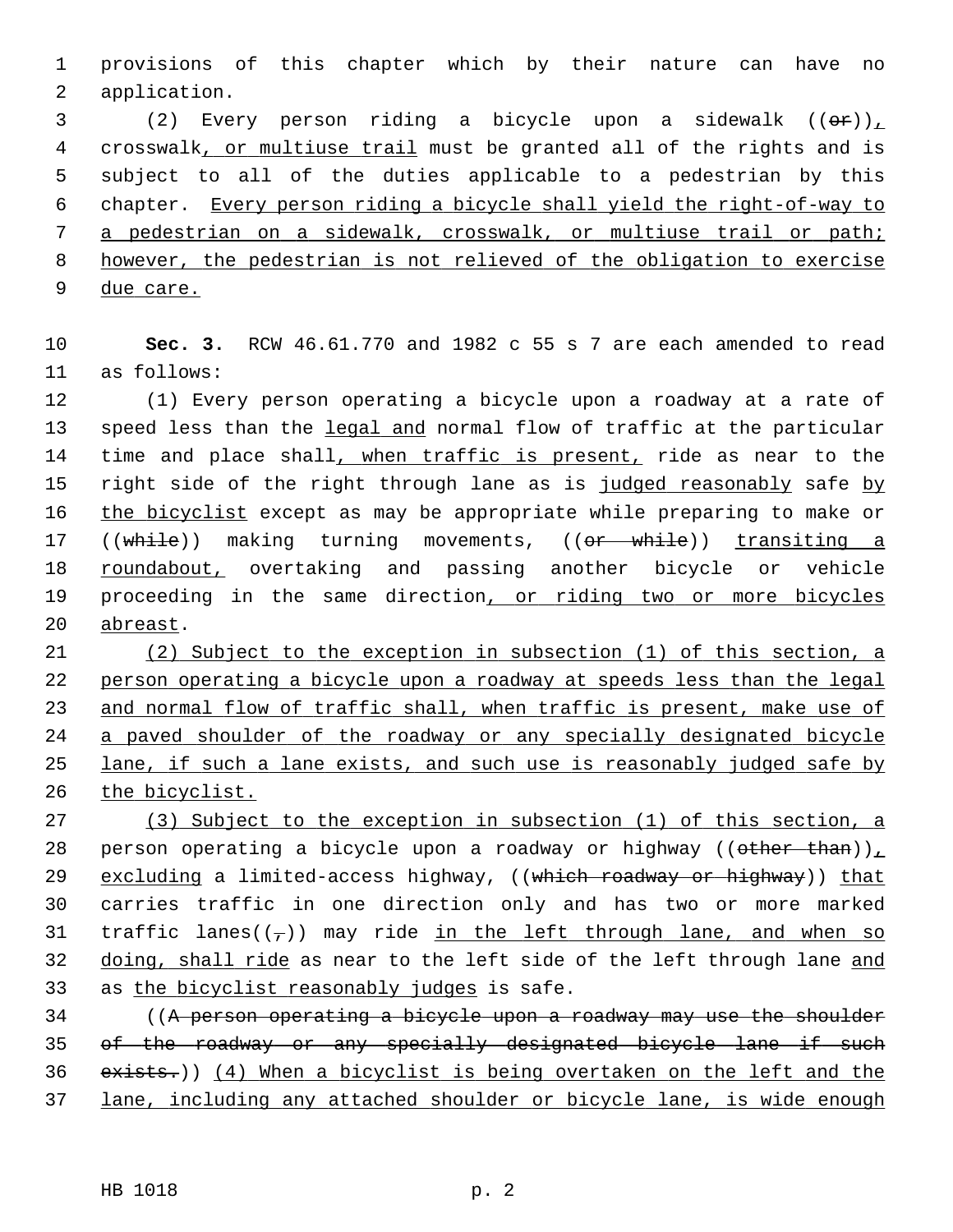1 for the vehicle to pass the bicyclist at a safe distance, the bicyclist 2 shall ride as far to the right as reasonably judged safe by the 3 bicyclist to facilitate the overtaking.

 (5) When a bicyclist is being overtaken on the right and the lane, including any attached shoulder or bicycle lane, is wide enough for the vehicle to pass the bicyclist at a safe distance, the bicyclist shall ride as far to the left as reasonably judged safe by the bicyclist to facilitate the overtaking.

 (6) For the purposes of this section, "safe" includes a reasonable space of pavement on either side of the bicyclist, a position so as to be seen and safe from opening vehicle doors and to avoid being passed 12 at less than a safe distance, and a surface that is free from hazards, pavement defects, and objects or materials, whether fixed or moveable, that may obstruct travel, cause a collision or fall, or damage the 15 bicycle.

16  $((+2))$  (7) Persons riding bicycles upon a roadway shall not ride 17 more than two abreast except when passing other bicycles or riding on 18 paths or parts of roadways set aside for the exclusive use of bicycles.

19 NEW SECTION. **Sec. 4.** Notwithstanding the provisions of this 20 chapter including, but not limited to, the provisions on rights-of-way, 21 every driver of a motor vehicle shall exercise due care to avoid 22 colliding with any bicyclist and shall when necessary to avoid an 23 imminent or likely collision give warning by sounding the horn or an 24 appropriate verbal warning.

25 NEW SECTION. **Sec. 5.** (1) The driver of a motor vehicle 26 approaching a bicyclist or pedestrian that is on a roadway, shoulder, 27 or bicycle lane shall pass at a safe distance to clearly avoid coming 28 into contact with the bicyclist or pedestrian, and shall not again 29 drive to the side of the roadway occupied by the bicyclist or 30 pedestrian until safely clear of the overtaken bicyclist or pedestrian. 31 (2) A safe distance, with respect to passing bicyclists and

32 pedestrians, is as follows:

33 (a) When the motor vehicle speed is less than thirty-five miles per 34 hour, the driver of the motor vehicle shall maintain a minimum of three 35 feet lateral separation between the closest part of the motor vehicle 36 and the closest part of the bicycle or pedestrian.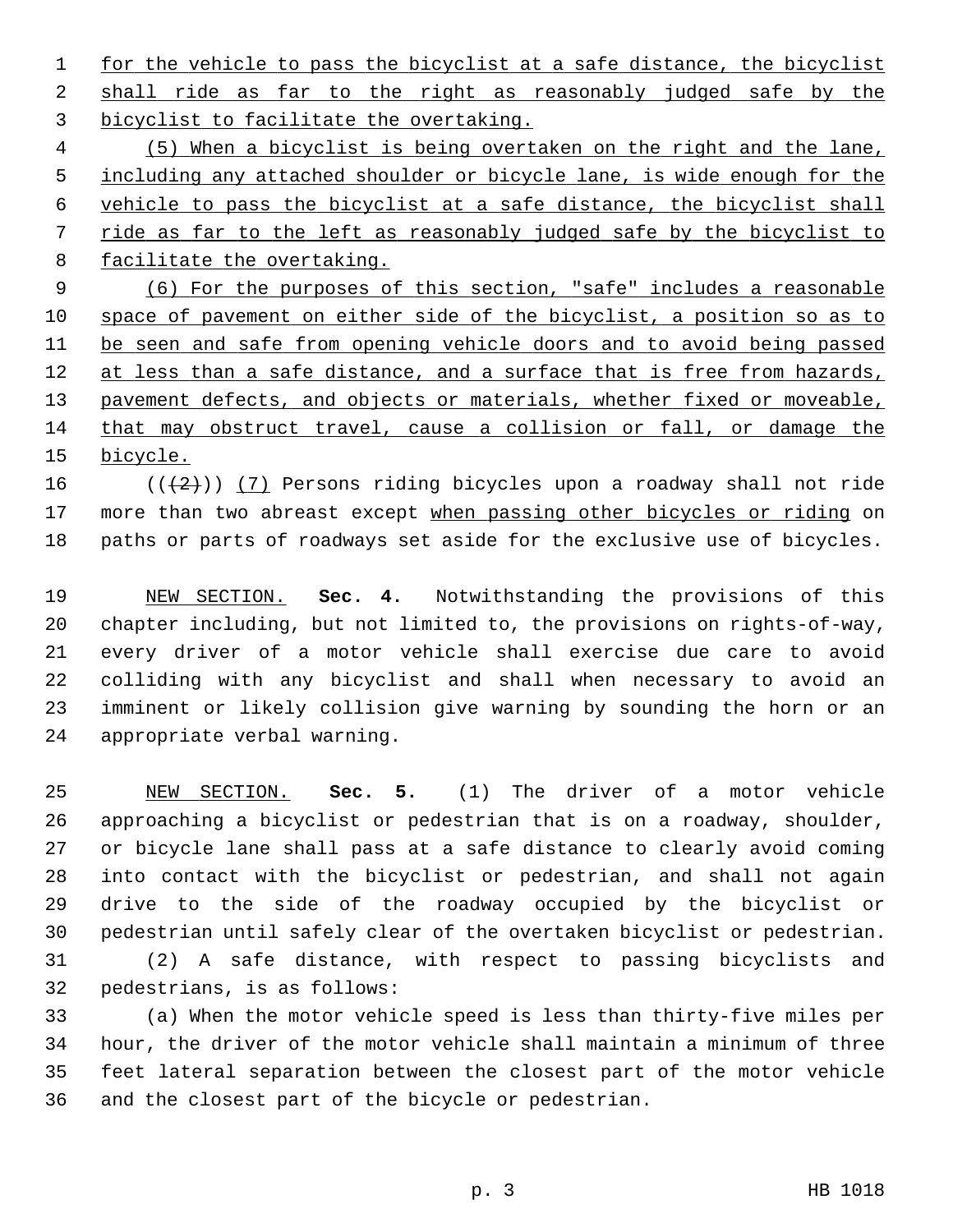1 (b) When the motor vehicle speed is thirty-five miles per hour or 2 more, the driver of the motor vehicle shall maintain a minimum of five 3 feet lateral separation between the closest part of the motor vehicle 4 and the closest part of the bicycle or pedestrian to the extent that it 5 is reasonably feasible and safe; however, the minimum distance of 6 lateral separation must not be less than three feet.

 7 (c) For the purpose of determining the distance of lateral 8 separation, a mirror, trailer, or any object connected to or extended 9 from a motor vehicle or bicycle is considered part of the motor vehicle 10 or bicycle.

11 **Sec. 6.** RCW 46.61.110 and 2005 c 396 s 1 are each amended to read 12 as follows:

13 The following rules shall govern the overtaking and passing of 14 vehicles proceeding in the same direction, subject to those 15 limitations, exceptions and special rules hereinafter stated:

16 (1) The driver of a vehicle overtaking other traffic proceeding in 17 the same direction shall pass to the left thereof at a safe distance 18 and shall not again drive to the right side of the roadway until safely 19 clear of the overtaken traffic.

20 (2) The driver of a vehicle approaching a pedestrian or bicycle 21 that is on the roadway or on the right-hand shoulder or bicycle lane of 22 the roadway shall pass to the left at a safe distance, as defined in 23 section 5(2) of this act, to clearly avoid coming into contact with the 24 pedestrian or bicyclist, and shall not again drive to the right side of 25 the roadway until safely clear of the overtaken pedestrian or 26 bicyclist.

27 (3) Except when overtaking and passing on the right is permitted, 28 overtaken traffic shall give way to the right in favor of an overtaking 29 vehicle on audible signal and shall not increase speed until completely 30 passed by the overtaking vehicle.

31 **Sec. 7.** RCW 46.61.100 and 2007 c 83 s 2 are each amended to read 32 as follows:

33 (1) Upon all roadways of sufficient width a vehicle shall be driven 34 upon the right half of the roadway, except as follows:

35 (a) When overtaking and passing another vehicle proceeding in the 36 same direction under the rules governing such movement;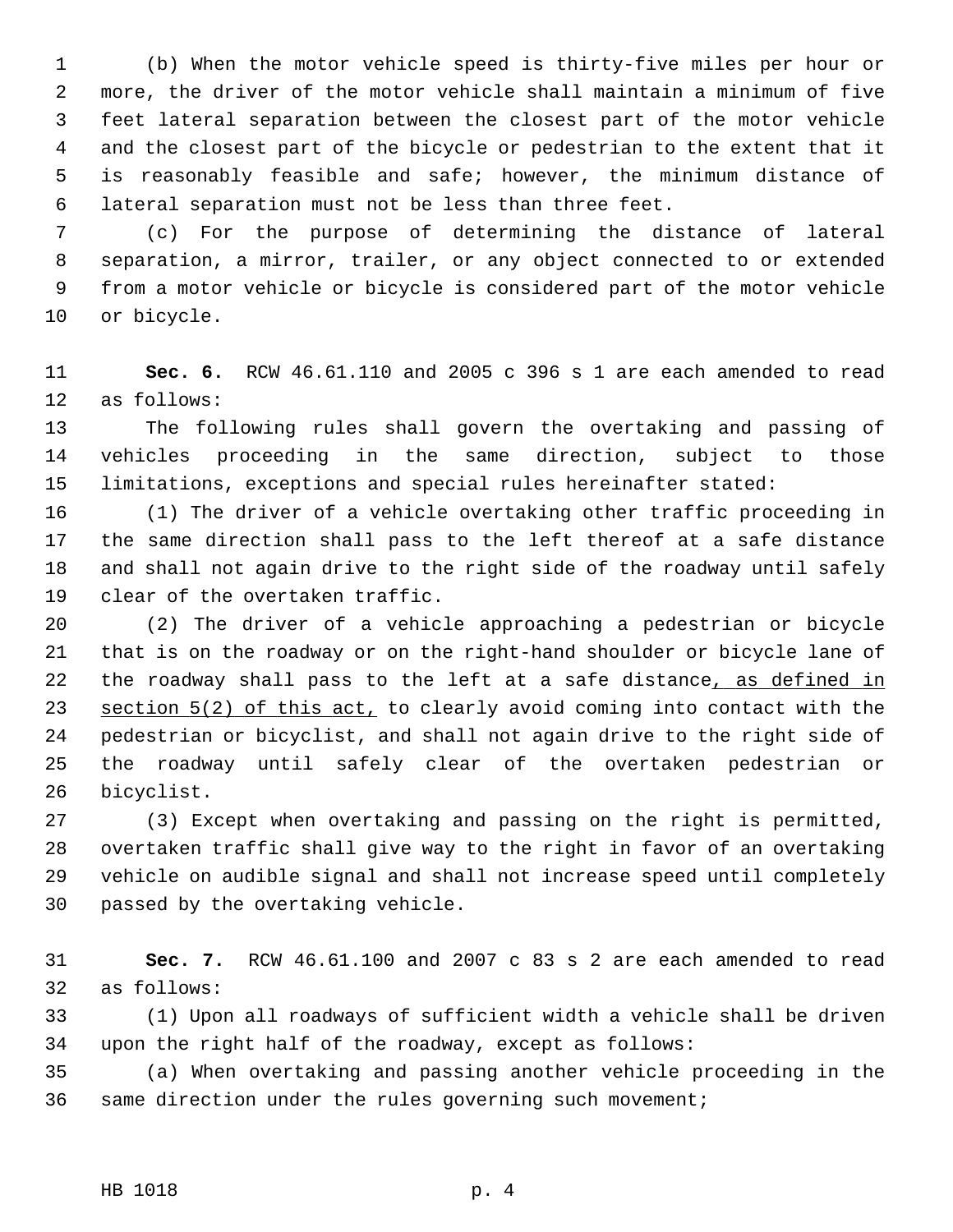1 (b) When an obstruction exists making it necessary to drive to the 2 left of the center of the highway; provided, any person so doing shall 3 yield the right-of-way to all vehicles traveling in the proper 4 direction upon the unobstructed portion of the highway within such 5 distance as to constitute an immediate hazard;

 6 (c) When overtaking and passing a pedestrian or bicyclist in 7 compliance with section 5 of this act;

 8 (d) Upon a roadway divided into three marked lanes and providing 9 for two-way movement of traffic under the rules applicable thereon;

10  $((\{d\}))(e)$  Upon a street or highway restricted to one-way traffic; 11 or

12  $((\{e\})$  (f) Upon a highway having three lanes or less, when 13 approaching a stationary authorized emergency vehicle, tow truck or 14 other vehicle providing roadside assistance while operating warning 15 lights with three hundred sixty degree visibility, or police vehicle as 16 described under RCW  $46.61.212((\frac{2}{2})) (1)(d)(ii)$ .

17 (2) Upon all roadways having two or more lanes for traffic moving 18 in the same direction, all vehicles shall be driven in the right-hand 19 lane then available for traffic, except (a) when overtaking and passing 20 another vehicle proceeding in the same direction, (b) when traveling at 21 a speed greater than the traffic flow, (c) when moving left to allow 22 traffic to merge, or (d) when preparing for a left turn at an 23 intersection, exit, or into a private road or driveway when such left 24 turn is legally permitted. On any such roadway, a vehicle or 25 combination over ten thousand pounds shall be driven only in the right-26 hand lane except under the conditions enumerated in (a) through (d) of 27 this subsection.

28 (3) No vehicle towing a trailer or no vehicle or combination over 29 ten thousand pounds may be driven in the left-hand lane of a limited 30 access roadway having three or more lanes for traffic moving in one 31 direction except when preparing for a left turn at an intersection, 32 exit, or into a private road or driveway when a left turn is legally 33 permitted. This subsection does not apply to a vehicle using a high 34 occupancy vehicle lane. A high occupancy vehicle lane is not 35 considered the left-hand lane of a roadway. The department of 36 transportation, in consultation with the Washington state patrol, shall 37 adopt rules specifying (a) those circumstances where it is permissible 38 for other vehicles to use the left lane in case of emergency or to